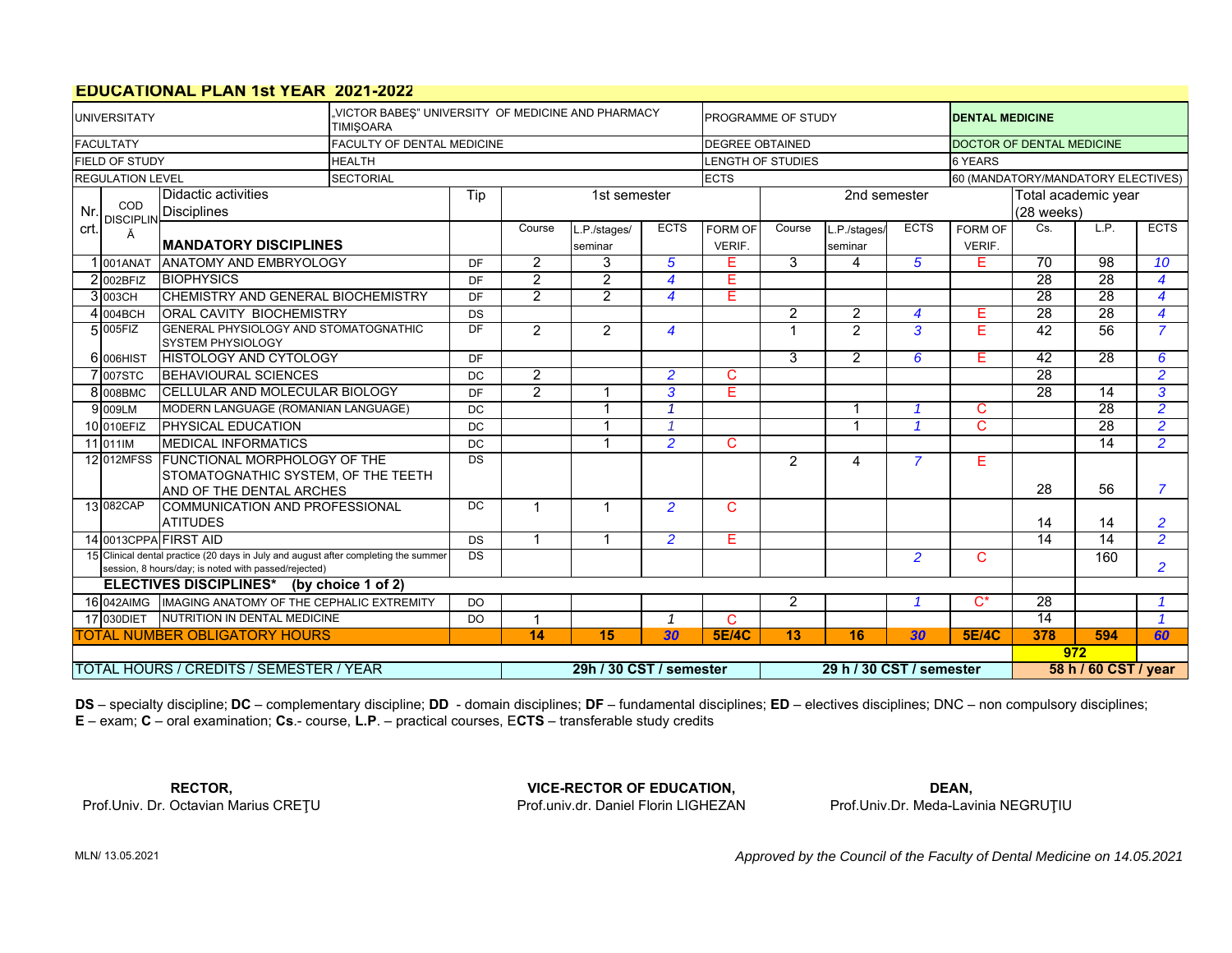|      | <b>UNIVERSITATY</b>                                          |                                             | <b>EDUCATIONAL FLAN - ZIIU TEAN ZUZ I-ZUZZ (</b> ACCORING IO EQUCADORI FRITZUZU-ZUZU)        |                |                         |                |                          | PROGRAMME OF STUDY     |                |                |                      | <b>DENTAL MEDICINE</b>    |                                    |                 |                  |  |
|------|--------------------------------------------------------------|---------------------------------------------|----------------------------------------------------------------------------------------------|----------------|-------------------------|----------------|--------------------------|------------------------|----------------|----------------|----------------------|---------------------------|------------------------------------|-----------------|------------------|--|
|      |                                                              |                                             | "VICTOR BABES" UNIVERSITY OF MEDICINE AND PHARMACY TIMIŞOARA                                 |                |                         |                |                          |                        |                |                |                      | DOCTOR OF DENTAL MEDICINE |                                    |                 |                  |  |
|      | <b>FACULTATY</b>                                             |                                             | FACULTY OF DENTAL MEDICINE                                                                   |                |                         |                |                          | <b>DEGREE OBTAINED</b> |                |                |                      |                           |                                    |                 |                  |  |
|      | <b>FIELD OF STUDY</b><br><b>HEALTH</b>                       |                                             |                                                                                              |                |                         |                |                          | LENGTH OF STUDIES      |                |                |                      | 6 YEARS                   |                                    |                 |                  |  |
|      | <b>REGULATION LEVEL</b>                                      |                                             | <b>SECTORIAL</b>                                                                             |                |                         |                |                          | <b>ECTS</b>            |                |                |                      |                           | 60 (MANDATORY/MANDATORY ELECTIVES) |                 |                  |  |
|      |                                                              | Didactic activities                         |                                                                                              | Tip            | 3rd semester            |                |                          |                        |                | 4th semester   |                      | Total academic year       |                                    |                 |                  |  |
| Nr.I | COD                                                          | <b>Disciplines</b>                          |                                                                                              |                |                         |                |                          |                        |                |                |                      |                           | $(28$ weeks)                       |                 |                  |  |
|      | crt. DISCIPLINĂ                                              |                                             |                                                                                              |                | Course                  | L.P./stages/   | <b>ECTS</b>              | FORM OF                | Course         | .P./stages/    | <b>ECTS</b>          | FORM OF                   | Cs.                                | L.P.            | <b>ECTS</b>      |  |
|      |                                                              | <b>MANDATORY DISCIPLINES</b>                |                                                                                              |                |                         | seminar        |                          | VERIF.                 |                | seminar        |                      | <b>VERIF.</b>             |                                    |                 |                  |  |
|      | 016GENM<br><b>GENETICS</b>                                   |                                             |                                                                                              | <b>DD</b>      | $\overline{2}$          | $\overline{2}$ | $\overline{A}$           | Е                      |                |                |                      |                           | $\overline{28}$                    | $\overline{28}$ | $\boldsymbol{4}$ |  |
|      | 2017MICRO                                                    | MICROBIOLOGY, VIROLOGY AND PARASITOLOGY     |                                                                                              | DF             |                         |                |                          |                        | $\overline{2}$ |                | 4                    | Е                         | 28                                 | $\overline{14}$ | $\boldsymbol{4}$ |  |
|      | 3 018APAT                                                    | PATHOLOGICAL ANATOMY                        |                                                                                              | DF             | $\overline{2}$          | 2              | 4                        | Е                      |                |                |                      |                           | 28                                 | 28              | $\boldsymbol{4}$ |  |
|      | <b>PATHOPHYSIOLOGY</b><br>$019F$ <sub>IZP</sub>              |                                             |                                                                                              | DF             | $\overline{2}$          | 2              | $\overline{\mathbf{4}}$  | Е                      |                |                |                      |                           | 28                                 | 28              | $\boldsymbol{4}$ |  |
|      | PHARMACOLOGY<br>5 020 FARM                                   |                                             |                                                                                              | DF             |                         |                |                          |                        | 2              | $\overline{2}$ | 4                    | Е                         | $\overline{28}$                    | $\overline{28}$ | $\boldsymbol{4}$ |  |
|      | <b>IMMUNOLOGY</b><br>6 021 MUN                               |                                             | DS                                                                                           | $\overline{1}$ |                         | $\overline{2}$ | C                        |                        |                |                |                      | $\overline{14}$           | $\overline{14}$                    | $\overline{2}$  |                  |  |
|      | MEDICAL PSYCHOLOGY<br>022PSHM                                |                                             |                                                                                              | DC             |                         |                | $\overline{2}$           | $\mathsf{C}$           |                |                |                      |                           | $\overline{14}$                    | 14              | $\overline{2}$   |  |
|      | 8 023SEM                                                     | <b>MEDICAL SEMIOLOGY</b>                    |                                                                                              | <b>DS</b>      |                         |                |                          |                        | 2              | $\overline{2}$ | 4                    | E.                        | 28                                 | 28              | $\boldsymbol{4}$ |  |
|      | 9 025 G                                                      | <b>HYGIENE</b>                              |                                                                                              | <b>DD</b>      | 1                       |                | $\overline{2}$           | Е                      |                |                |                      |                           | $\overline{14}$                    | 14              | $\overline{2}$   |  |
|      | 10 009LM                                                     | ROMANIAN LANGUAGE                           |                                                                                              | <b>DC</b>      |                         |                |                          |                        |                | 2              | $\overline{a}$       | C                         |                                    | 28              | $\overline{2}$   |  |
|      | 11 026TPD                                                    | <b>DENTAL PROSTHESIS TECHNOLOGY</b>         |                                                                                              | DS             | $\overline{2}$          | $\overline{4}$ | 6                        | Е                      | 2              | Δ              | 6                    | Е                         | 56                                 | 112             | 12               |  |
|      | 12 031SOC                                                    | MEDICINE SOCIOLOGY                          |                                                                                              | DC             |                         |                |                          |                        |                |                |                      | C                         | 14                                 | $\overline{14}$ | $\overline{1}$   |  |
|      | 13 027MDP                                                    | PREVENTIVE DENTAL MEDICINE                  |                                                                                              | DS             |                         |                |                          |                        | $\overline{2}$ | 4              | 6                    | Е                         | 28                                 | 56              | 6                |  |
|      | 14 028ERG                                                    | ORO-DENTAL DIAGNOSIS AND ERGONOMICS         |                                                                                              | DC             | $\overline{2}$          | 3              | 6                        | Е                      |                |                |                      |                           | $\overline{28}$                    | 42              | 6                |  |
|      |                                                              | 8 hours/day; is noted with passed/rejected) | 15 Clinical dental practice (20 days in July and august after completing the summer session, | DS             |                         |                |                          |                        |                |                | $\overline{2}$       | $\mathsf{C}$              |                                    | 160             | $\overline{2}$   |  |
|      |                                                              | ELECTIVES DISCIPLINES* (by choice 1 of 5)   |                                                                                              |                |                         |                |                          |                        |                |                |                      |                           |                                    |                 |                  |  |
|      | 16 029EPS                                                    | EDUCATION FOR HEALTH PROMOTION              |                                                                                              | <b>DO</b>      | 2                       | 2              |                          | C                      |                |                |                      |                           | 28                                 | 28              |                  |  |
|      | 17 083EIA<br>ETHICS AND ACADEMIC INTEGRITY                   |                                             |                                                                                              | <b>DS</b>      | 1                       | 1              |                          | C                      |                |                |                      |                           | $\overline{14}$                    | $\overline{14}$ | $\overline{1}$   |  |
|      | 18 056PFG<br>DENTAL MEDICINE FOR PATIENTS WITH SPECIAL NEEDS |                                             | DO.                                                                                          | $\overline{2}$ |                         |                | C                        |                        |                |                |                      | $\overline{28}$           |                                    |                 |                  |  |
|      | 19 043PED                                                    | <b>PEDAGOGY</b>                             |                                                                                              | <b>DO</b>      |                         |                |                          |                        | -1             |                |                      | $C^*$                     | $\overline{14}$                    | 14              | $\overline{1}$   |  |
|      | 20 010EFIZ<br>PHYSICAL EDUCATION                             |                                             |                                                                                              | DC             |                         |                |                          |                        |                |                |                      | C                         |                                    | 28              | $\overline{2}$   |  |
|      | <b>TOTAL NUMBER OBLIGATORY HOURS</b>                         |                                             |                                                                                              |                | 13                      | 16             | 30                       | <b>6E/2C</b>           | 12             | 17             | 30                   | <b>5E/5C</b>              | 350                                | 622             | 60               |  |
|      |                                                              |                                             |                                                                                              |                |                         |                |                          |                        |                |                |                      |                           | 972                                |                 |                  |  |
|      |                                                              | TOTAL HOURS / CREDITS / SEMESTER / YEAR     |                                                                                              |                | 29h / 30 CST / semester |                | 29 h / 30 CST / semester |                        |                |                | 58 h / 60 CST / year |                           |                                    |                 |                  |  |

# **EDUCATIONAL PLAN – 2nd YEAR 2021-2022** *(According to Educational Plan 2020-2026)*

**E** – exam; **C** – oral examination; **Cs**.- course, **L.P**. – practical courses, E**CTS** – transferable study credits **DS** – specialty discipline; **DC** – complementary discipline; **DD** - domain disciplines; **DF** – fundamental disciplines; **ED** – electives disciplines; **DNC** – non compulsory disciplines;

Prof.Univ. Dr. Octavian Marius CREŢU

**RECTOR, VICE-RECTOR OF EDUCATION, DEAN,** Prof.univ.dr. Daniel Florin LIGHEZAN

Prof.Univ.Dr. Meda-Lavinia NEGRUŢIU

*Approved by the Council of the Faculty of Dental Medicine on 14.05.2021*

MLN/ 13.05.2021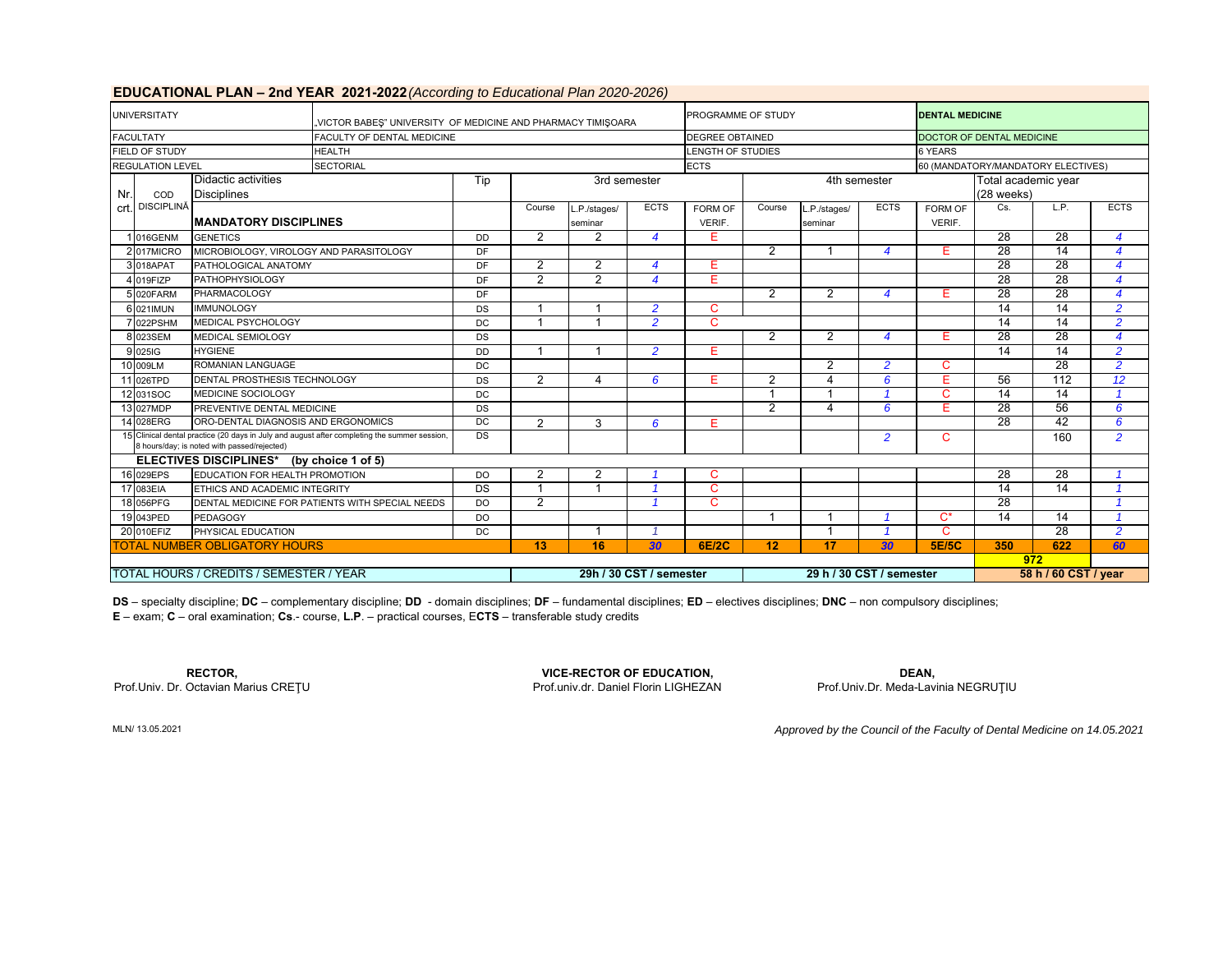|      | <b>UNIVERSITATY</b>                      |                                                              |                                                                                                | "VICTOR BABES" UNIVERSITY OF MEDICINE AND PHARMACY TIMISOARA |                 |                         |                          |                          |                         |                        |                      | <b>DENTAL MEDICINE</b>             |                 |                 |                         |  |  |
|------|------------------------------------------|--------------------------------------------------------------|------------------------------------------------------------------------------------------------|--------------------------------------------------------------|-----------------|-------------------------|--------------------------|--------------------------|-------------------------|------------------------|----------------------|------------------------------------|-----------------|-----------------|-------------------------|--|--|
|      | <b>FACULTATY</b>                         |                                                              | <b>FACULTY OF DENTAL MEDICINE</b>                                                              |                                                              |                 |                         |                          | <b>DEGREE OBTAINED</b>   |                         |                        |                      | DOCTOR OF DENTAL MEDICINE          |                 |                 |                         |  |  |
|      | <b>FIELD OF STUDY</b>                    |                                                              | <b>HEALTH</b>                                                                                  |                                                              |                 |                         |                          | <b>LENGTH OF STUDIES</b> |                         |                        |                      | 6 YEARS                            |                 |                 |                         |  |  |
|      | <b>REGULATION LEVEL</b>                  |                                                              | <b>SECTORIAL</b>                                                                               |                                                              |                 |                         |                          | <b>ECTS</b>              |                         |                        |                      | 60 (MANDATORY/MANDATORY ELECTIVES) |                 |                 |                         |  |  |
| Nr.  | COD                                      | Didactic activities<br><b>Disciplines</b>                    |                                                                                                | Tip                                                          |                 | 5th semester            |                          |                          |                         |                        | 6th semester         | Total academic year<br>(28 weeks)  |                 |                 |                         |  |  |
| crt. | <b>DISCIPLINĂ</b>                        | <b>MANDATORY DISCIPLINES</b>                                 |                                                                                                |                                                              | Course          | .P./stages/<br>seminar  | <b>ECTS</b>              | FORM OF<br>VERIF.        | Course                  | .P./stages/<br>seminar | <b>ECTS</b>          | FORM OF<br>VERIF.                  | Cs.             | L.P.            | <b>ECTS</b>             |  |  |
|      | 1 032MIEF                                |                                                              | INTERNAL MEDICINE. ENDOCRINOLOGY AND PHTHISIOLOGY*                                             |                                                              | $\overline{2}$  | $\overline{2}$          | $\overline{4}$           |                          | 2                       | 1                      | 3                    | Е                                  | 56              | 42              | $\overline{7}$          |  |  |
|      |                                          | <b>INTERNAL MEDICINE</b>                                     |                                                                                                |                                                              |                 | $\overline{1}$          |                          |                          |                         |                        |                      |                                    |                 |                 |                         |  |  |
|      |                                          | <b>ENDOCRINOLOGY</b>                                         |                                                                                                |                                                              | 0.5             | 0.5                     |                          |                          |                         |                        |                      |                                    |                 |                 |                         |  |  |
|      |                                          | <b>PHTHISIOLOGY</b>                                          |                                                                                                | 0.5                                                          | 0.5             |                         |                          |                          |                         |                        |                      |                                    |                 |                 |                         |  |  |
|      | 2033CAO                                  | SURGERY AND GENERAL ANESTHESIA, OBSTETRICS-<br>GYNECOLOGY ** |                                                                                                |                                                              |                 | $\overline{2}$          | $\overline{4}$           |                          | $\overline{1}$          | $\mathbf{1}$           | $\overline{2}$       | Е                                  | $\overline{28}$ | 42              | 5                       |  |  |
|      |                                          | <b>SURGERY</b>                                               |                                                                                                | 0.75                                                         | 1.75            |                         |                          | 0.75                     | 0.75                    |                        |                      |                                    |                 |                 |                         |  |  |
|      |                                          | <b>GENERAL ANESTHESIA</b>                                    |                                                                                                | 0.25                                                         | 0.25            |                         |                          |                          |                         |                        |                      |                                    |                 |                 |                         |  |  |
|      |                                          | OBSTETRICS-GYNECOLOGY                                        |                                                                                                |                                                              |                 |                         |                          |                          | 0.25                    | 0.25                   |                      |                                    |                 |                 |                         |  |  |
|      | 3 034RIM                                 | RADIOLOGY AND GENERAL IMAGING                                | DD                                                                                             |                                                              | $\mathbf{1}$    | $\overline{2}$          | $\mathbf{C}$             |                          |                         |                        |                      | 14                                 | 14              | $\overline{2}$  |                         |  |  |
|      | 4 035MATD                                | <b>DENTAL MATERIALS</b>                                      |                                                                                                | $\overline{DS}$                                              | $\overline{2}$  | 3                       | 5                        | E.                       |                         |                        |                      |                                    | 28              | 42              | 5                       |  |  |
|      | 5 036ASMD                                | ANESTHESIA AND SEDATION IN DENTAL MEDICINE                   |                                                                                                | <b>DS</b>                                                    |                 |                         |                          |                          | $\overline{2}$          | 3                      | 5                    | Е                                  | 28              | 42              | $\overline{5}$          |  |  |
|      | 6 037 OCR                                |                                                              | CONSERVATIVE AND RESTORATIVE ODONTOTHERAPY                                                     | $\overline{DS}$                                              | 3               | 3                       | 6                        | E.                       | $\overline{2}$          | 4                      | 6                    | Е                                  | 70              | 98              | 12                      |  |  |
|      | 7 011BS                                  | <b>BIOSTATISTICS</b>                                         |                                                                                                | $\overline{DC}$                                              |                 |                         |                          |                          | $\overline{\mathbf{1}}$ | $\mathbf{1}$           | $\overline{2}$       | C                                  | 14              | $\overline{14}$ | $\overline{2}$          |  |  |
|      | 8 038 OCL                                | <b>OCCLUSIOLOGY</b>                                          |                                                                                                | DS                                                           | 2               | 3                       | 5                        | E.                       |                         |                        |                      |                                    | 28              | 42              | 5                       |  |  |
|      | 9 039PDFF                                | FIXED DENTAL PROSTHETICS (PHANTOM)                           |                                                                                                | $\overline{DS}$                                              |                 |                         |                          |                          | $\overline{3}$          | $\overline{4}$         | $\overline{7}$       | Е                                  | 42              | 56              | $\overline{7}$          |  |  |
|      | 10 040MDC                                | COMMUNITARIAN DENTAL MEDICINE                                |                                                                                                | $\overline{DS}$                                              | $\overline{2}$  | $\overline{2}$          | $\overline{4}$           | E.                       |                         |                        |                      |                                    | 28              | 28              | 5                       |  |  |
|      | 11 047DV                                 | <b>DERMATOVENEROLOGY</b>                                     |                                                                                                | $\overline{DD}$                                              |                 |                         |                          |                          | 1                       | -1                     | $\overline{2}$       | C                                  | 14              | 14              | $\overline{2}$          |  |  |
|      |                                          | hours/day; is noted with passed/rejected)                    | 12 Clinical dental practice (20 days in July and august after completing the summer session, 8 | DS                                                           |                 |                         |                          |                          |                         |                        | $\overline{2}$       | $\mathsf{C}$                       |                 | 160             | $\overline{2}$          |  |  |
|      | ELECTIVES DISCIPLINES (by choice 1 of 3) |                                                              |                                                                                                |                                                              |                 |                         |                          |                          |                         |                        |                      |                                    |                 |                 |                         |  |  |
|      | 13 041MAEP                               | FORECASTING IN DENTAL MEDICINE                               | RESEARCH METHODS OF ANALYSIS, EVALUATION AND                                                   | <b>DO</b>                                                    | $\overline{2}$  |                         | $\overline{1}$           | C                        |                         |                        |                      |                                    | 28              |                 | $\mathbf{1}$            |  |  |
|      | 14 014NAN                                | NANOAPPLICATIONS IN DENTAL MEDICINE                          |                                                                                                | $\overline{D}$                                               |                 |                         |                          |                          | 2                       |                        | $\overline{1}$       | $C^*$                              | 28              |                 | $\overline{\mathbf{1}}$ |  |  |
|      | 15 082FOTO                               | PHOTOGRAPHIC DOCUMENTATION IN DENTAL MEDICINE                |                                                                                                | <b>DFA</b>                                                   |                 |                         |                          | $\overline{c}$           |                         |                        |                      |                                    | $\overline{14}$ | $\overline{14}$ | $\overline{\mathbf{1}}$ |  |  |
|      | 16 010EFIZ                               | PHYSICAL EDUCATION                                           |                                                                                                | <b>DC</b>                                                    |                 | -1                      |                          |                          |                         | -1                     | $\mathbf{1}$         | C                                  |                 | 28              | $\overline{2}$          |  |  |
|      |                                          | <b>TOTAL NUMBER OBLIGATORY HOURS</b>                         |                                                                                                |                                                              | $\overline{13}$ | 16                      | 30                       | <b>4E/1C</b>             | 14                      | 15                     | 30                   | <b>5E/4C</b>                       | 378             | 594             | 60                      |  |  |
|      |                                          |                                                              |                                                                                                |                                                              |                 |                         |                          |                          |                         |                        |                      | 972                                |                 |                 |                         |  |  |
|      |                                          | TOTAL HOURS / CREDITS / SEMESTER / YEAR                      |                                                                                                |                                                              |                 | 29h / 30 CST / semester | 29 h / 30 CST / semester |                          |                         |                        | 58 h / 60 CST / year |                                    |                 |                 |                         |  |  |

#### **EDUCATIONAL PLAN – 3rd YEAR 2021-2022** *(According to Educational Plan 2019-2025)*

**DS** – specialty discipline; **DC** – complementary discipline; **DD** - domain disciplines; **DF** – fundamental disciplines; **ED** – electives disciplines; DNC – non compulsory disciplines; **E** – exam; **C** – oral examination; **Cs**.- course, **L.P**. – practical courses, E**CTS** – transferable study credits

**\*INTERNAL MEDICINE, ENDOCRINOLOGY AND PHTHISIOLOGY** (modular discipline) - Internal Medicine (DS) - 1 h course and 1 h stage; (1st semester) + 2 h course and 1 h stage (2nd semester)

Endocrinology (DD) - 0,5 h course 0,5 h stages (1st semester); Phthisiology (DD) - 0,5 h course and 0,5 h stages (1st semester)

Surgery (DS) - 2nd sem. - 0,75 h course, 0,75 h stages; Obstetrics-Gynecology - 2nd sem. - 0,25 h course, 0,25 h stages;

\*\*SURGERY AND GENERAL ANESTHESIA, OBSTETRICS-GYNECOLOGY (modular discipline) - Surgery (DS) - 1st sem. - 0,75 h course și 1,75 h stages; General anesthesia - 1st sem. - 0,25 h course și 0,25 h stages;

**VICE-RECTOR OF EDUCATION, RECTOR, DEAN,**

Prof.Univ. Dr. Octavian Marius CREȚU Prof.univ.dr. Daniel Florin LIGHEZAN Prof.univ.Dr. Meda-Lavinia NEGRUȚIU

MLN/ 13.05.2021

*Approved by the Council of the Faculty of Dental Medicine on 14.05.2021*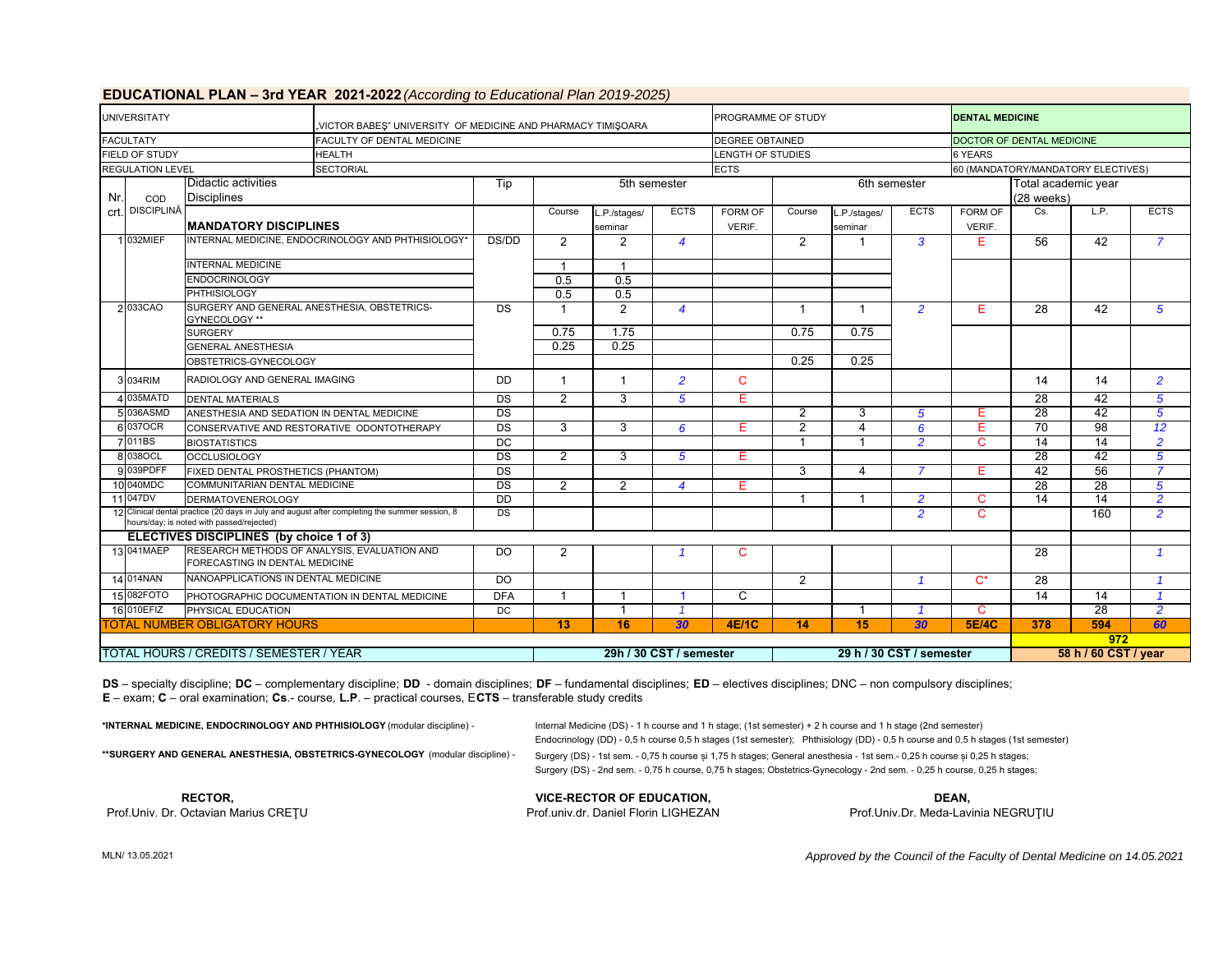|     |                         | <b>EDUCATIONAL FLAN – 401 TEAN 2021-2022</b> (ACCORDING 10 EQUCQUORDI FROM 2010-2024) |                                                                       |                     |                |                         |                         |                          |                |                |                |                                 |                 |                |                |  |  |
|-----|-------------------------|---------------------------------------------------------------------------------------|-----------------------------------------------------------------------|---------------------|----------------|-------------------------|-------------------------|--------------------------|----------------|----------------|----------------|---------------------------------|-----------------|----------------|----------------|--|--|
|     | <b>UNIVERSITATY</b>     |                                                                                       | VICTOR BABES" UNIVERSITY OF MEDICINE AND PHARMACY<br><b>TIMISOARA</b> |                     |                |                         |                         | PROGRAMME OF STUDY       |                |                |                | <b>DENTAL MEDICINE</b>          |                 |                |                |  |  |
|     | <b>FACULTATY</b>        |                                                                                       | FACULTY OF DENTAL MEDICINE                                            |                     |                |                         |                         | <b>DEGREE OBTAINED</b>   |                |                |                | DOCTOR OF DENTAL MEDICINE       |                 |                |                |  |  |
|     | FIELD OF STUDY          |                                                                                       | <b>HEALTH</b>                                                         |                     |                |                         |                         | LENGTH OF STUDIES        |                |                |                | <b>6 YEARS</b>                  |                 |                |                |  |  |
|     | <b>REGULATION LEVEL</b> |                                                                                       | <b>SECTORIAL</b>                                                      |                     |                |                         |                         | <b>ECTS</b>              |                |                |                | 60 (MANDATORY/MANDATORY ELECTIV |                 |                |                |  |  |
|     |                         | Didactic activities                                                                   |                                                                       | Tip<br>7th semester |                |                         |                         |                          |                |                | 8th semester   | Total academic year             |                 |                |                |  |  |
| Nr. | COD                     | <b>Disciplines</b>                                                                    |                                                                       |                     |                |                         |                         |                          |                |                | (28 weeks)     |                                 |                 |                |                |  |  |
|     | crt. DISCIPLINĂ         |                                                                                       |                                                                       |                     | Course         | L.P./stages             | <b>ECTS</b>             | <b>FORM OF</b>           | Course         | L.P./stages/   | <b>ECTS</b>    | <b>FORM OF</b>                  | Cs.             | L.P.           | <b>ECTS</b>    |  |  |
|     |                         | <b>IMANDATORY DISCIPLINES</b>                                                         |                                                                       |                     |                | seminar                 |                         | VERIF.                   |                | seminar        |                | VERIF.                          |                 |                |                |  |  |
|     | 1 044 PEBE              | PEDIATRICS. INFECTIOUS DISEASES AND                                                   |                                                                       | DS/DD               |                |                         |                         |                          | 2              | 1              | 3              | Е                               | 28              | 14             | 3              |  |  |
|     |                         | EPIDEMIOLOGY*                                                                         |                                                                       |                     |                |                         |                         |                          |                |                |                |                                 |                 |                |                |  |  |
|     |                         | <b>PEDIATRICS</b>                                                                     |                                                                       |                     |                |                         |                         |                          | $\mathbf{1}$   | 0.5            |                |                                 |                 |                |                |  |  |
|     |                         | <b>INFECTIOUS DISEASES</b>                                                            |                                                                       |                     |                |                         |                         |                          | 0.5            | 0.25           |                |                                 |                 |                |                |  |  |
|     |                         | <b>EPIDEMIOLOGY</b>                                                                   |                                                                       |                     |                |                         |                         |                          | 0.5            | 0.25           |                |                                 |                 |                |                |  |  |
|     | 2 045ML                 | FORENSIC ODONTO-STOMATOLOGY                                                           |                                                                       | DS                  |                |                         | $\overline{2}$          | E                        |                |                |                |                                 | 14              | 14             | $\overline{2}$ |  |  |
| 3   |                         | 046ORLOF ENT. OPHTHALMOLOGY **                                                        |                                                                       | DS/DD               |                |                         |                         |                          | 2              | 1              | $\overline{2}$ | Е                               | 28              | 14             | $\overline{2}$ |  |  |
|     |                         | <b>ENT</b>                                                                            |                                                                       |                     |                |                         |                         | 1.5                      | 0.75           |                |                |                                 |                 |                |                |  |  |
|     |                         | <b>OPHTHALMOLOGY</b>                                                                  |                                                                       |                     |                |                         |                         |                          | 0.5            | 0.25           |                |                                 |                 |                |                |  |  |
|     | 048NP                   | NEUROLOGY, PSYCHIATRY***                                                              | <b>DD</b>                                                             |                     |                |                         |                         | $\overline{2}$           | 1              | $\overline{2}$ | C              | 28                              | 14              | $\overline{2}$ |                |  |  |
|     |                         | <b>NEUROLOGY</b><br><b>PSYCHIATRY</b>                                                 |                                                                       |                     |                |                         |                         |                          | 1.5            | 0.75           |                |                                 |                 |                |                |  |  |
|     |                         |                                                                                       |                                                                       |                     |                |                         |                         |                          | 0.5            | 0.25           |                |                                 |                 |                |                |  |  |
|     | 5 023MCSM               | METHODOLOGY OF MEDICAL SCIENTIFIC RESEARC                                             |                                                                       | DS                  | 1              |                         | $\overline{2}$          | C                        |                |                |                |                                 | 14              |                | $\overline{2}$ |  |  |
|     | 6 049ENDO               | <b>ENDODONTICS</b>                                                                    |                                                                       | DS                  | 3              | 8                       | 10                      | E                        |                |                |                |                                 | 42              | 112            | 10             |  |  |
|     | 7050PDF                 | FIXED DENTAL PROSTHETICS (EDENTULOUS<br>THERAPY TROUGH FIXED PROSTHETICS)             |                                                                       | DS                  | 3              | 8                       | 10                      | Е                        |                |                |                |                                 | 42              | 112            | 10             |  |  |
|     | 8 051 CDA               | DENTOALVEOLAR SURGERY                                                                 |                                                                       | DS                  | $\overline{2}$ | 4                       | 6                       | E.                       |                |                |                |                                 | 28              | 56             | 6              |  |  |
|     | 9 052RIDM               | DENTOMAXILLARY RADIOLOGY AND IMAGING                                                  |                                                                       | DS                  |                |                         |                         |                          | $\overline{2}$ | $\overline{2}$ | 4              | Е                               | 28              | 28             | 4              |  |  |
|     | 10 053PEDO              | PEDIATRIC DENTISTRY                                                                   |                                                                       | DS                  |                |                         |                         |                          | 2              | 6              | 7              | Ε                               | $\overline{28}$ | 84             | 7              |  |  |
|     | 11 083LEG               | PROFESSIONAL LEGISLATION IN DENTAL MEDICINE                                           |                                                                       | DS                  |                |                         |                         |                          | -1             | 1              | $\overline{2}$ | Е                               | 14              | 14             | $\overline{2}$ |  |  |
|     | 12 054EST               | DENTOFACIAL AESTHETICS                                                                |                                                                       | DS                  |                |                         |                         |                          | $\overline{2}$ | 3              | 5              | Ε                               | $\overline{28}$ | 42             | 5              |  |  |
|     |                         | 13 Clinical dental practice (20 days in July and august after completing the summer   |                                                                       | DS                  |                |                         |                         |                          |                |                | $\overline{a}$ | C                               |                 | 160            |                |  |  |
|     |                         | session, 8 hours/day; is noted with passed/rejected)                                  |                                                                       |                     |                |                         |                         |                          |                |                |                |                                 |                 |                | $\overline{2}$ |  |  |
|     |                         | <b>ELECTIVES DISCIPLINES*</b>                                                         | (by choice $1$ of $4$ )                                               |                     |                |                         |                         |                          |                |                |                |                                 |                 |                |                |  |  |
|     | 14 055TIM               | MINIMALLY INVASIVE TECHNIQUES IN DENTAL<br><b>MEDICINE</b>                            |                                                                       | DO.                 | 1              | $\mathbf 1$             | $\overline{\mathbf{1}}$ | C                        |                |                |                |                                 | 14              | 14             | $\mathbf{1}$   |  |  |
|     | 15 087 PAAP             | POSTEXTRACTION SOCKET PROSTHESIS AND<br><b>AUGMENTATION</b>                           |                                                                       | D <sub>O</sub>      |                |                         |                         |                          | $\mathbf{1}$   | $\mathbf{1}$   | $\mathbf{1}$   | $C^*$                           | 14              | 14             | $\mathbf{1}$   |  |  |
|     | 16 057MCMDP             | BEHAVIORAL MANAGEMENT IN DENTAL MEDICINE                                              |                                                                       | <b>DFA</b>          | $\overline{2}$ |                         | $\mathcal I$            | C                        |                |                |                |                                 | 28              | $\Omega$       | $\mathbf{1}$   |  |  |
|     | 17 010EFIZ              | PHYSICAL EDUCATION                                                                    |                                                                       | <b>DC</b>           |                | -1                      | $\mathcal I$            |                          |                | 1              | 1              | C                               |                 | 28             | $\overline{2}$ |  |  |
|     |                         | <b>FOTAL NUMBER OBLIGATORY HOURS</b>                                                  |                                                                       | 10                  | 21             | 30                      | <b>3E/1C</b>            | 14                       | 16             | 28             | <b>7E/3C</b>   | 336                             | 678             | 58             |                |  |  |
|     |                         |                                                                                       |                                                                       |                     |                |                         |                         |                          |                |                |                |                                 | 972             |                |                |  |  |
|     |                         | TOTAL HOURS / CREDITS / SEMESTER / YEAR                                               |                                                                       |                     |                | 29h / 30 CST / semester |                         | 29 h / 30 CST / semester |                |                |                | 58 h / 60 CST / year            |                 |                |                |  |  |
|     |                         | <b>NON COMPULSORY DISCIPLINES</b>                                                     |                                                                       |                     |                |                         |                         |                          |                |                |                |                                 |                 |                |                |  |  |
|     | 18 058IM                | HISTORY OF THE MEDICINE                                                               |                                                                       | DO                  | $\overline{2}$ |                         |                         | C                        |                |                |                |                                 | 28              |                |                |  |  |
|     | 19 078MPMD              | MALPRACTICE IN ORTHODONTICS                                                           |                                                                       | <b>DFA</b>          | $\overline{2}$ |                         | $\overline{1}$          | C                        |                |                |                |                                 | 28              |                | $\mathbf{1}$   |  |  |

## **EDUCATIONAL PLAN – 4th YEAR 2021-2022** *(According to Educational Plan 2018-2024)*

**DS** – specialty discipline; **DC** – complementary discipline; **DD** - domain disciplines; **DF** – fundamental disciplines; **ED** – electives disciplines; DNC – non compulsory disciplines; **E** – exam; **C** – oral examination; **Cs**.- course, **L.P**. – practical courses, E**CTS** – transferable study credits

**\*PEDIATRICS, INFECTIOUS DISEASES AND EPIDEMIOLOGY** (modular discipline) - Pediatrics (DS) - 1 h course and 0,5 h stages; (2nd semester)

Infectious Diseases (DD)-0,5 h course 0,25 h stages (2nd semester); Epidemiology (DS)-0,5 h course and 0,25 h stages (2nd semester)

**\*\*ENT AND OPHTHALMOLOGY** (modular discipline) - ENT (DS) - 1,5 h course and 0,75 h stages (2nd semester); OPHTHALMOLOGY (DD) - 0,5 h course and 0,25 h stages (2nd semester) \*\*\* NEUROLOGY AND PSYCHIATRY (modular discipline) - NEUROLOGY (DD) - 1,5 h course and 0,75 h stages (2nd semester); PSYCHIATRY (DD) - 0,5 h course and 0,25 h stages (2nd semester)

**RECTOR,**

**VICE-RECTOR OF EDUCATION,** Prof.Univ. Dr. Octavian Marius CREȚU Prof.univ.dr. Daniel Florin LIGHEZAN **DEAN,**

Prof.Univ.Dr. Meda-Lavinia NEGRUŢIU

*Approved by the Council of the Faculty of Dental Medicine on 14.05.2021*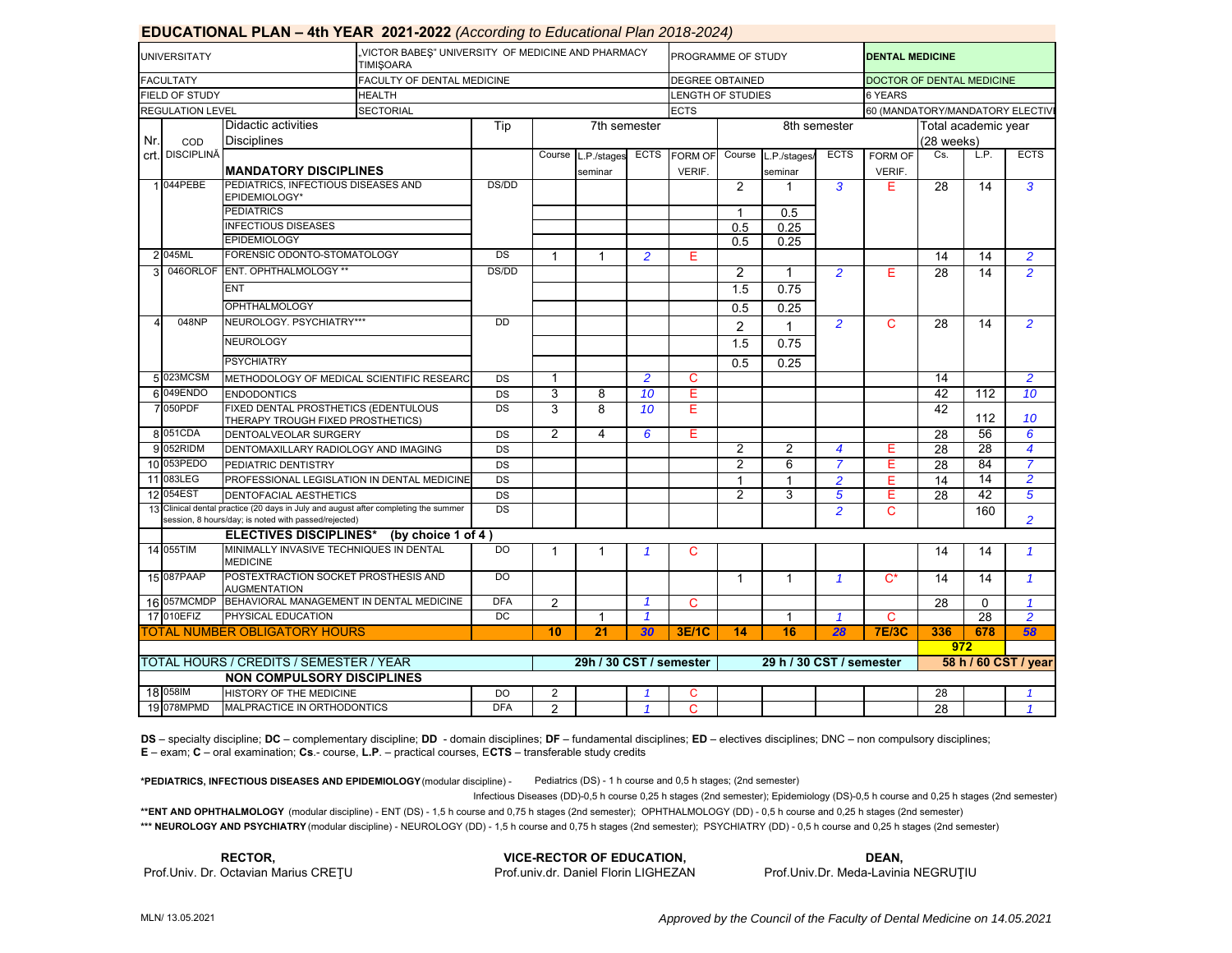|                                            |                                  |                                                             | <b>POSATIONAL LEAN VOLLEAIX LOLLEALL</b> TWOOD ONLY TO LOCOGIONAL TRILED IT LOLD, |                 |                |                         |                  |                          |               |                |                  |                                    |                 |                  |                          |  |
|--------------------------------------------|----------------------------------|-------------------------------------------------------------|-----------------------------------------------------------------------------------|-----------------|----------------|-------------------------|------------------|--------------------------|---------------|----------------|------------------|------------------------------------|-----------------|------------------|--------------------------|--|
| <b>UNIVERSITATY</b>                        |                                  |                                                             | "VICTOR BABEŞ" UNIVERSITY OF MEDICINE AND PHARMACY TIMIŞOARA                      |                 |                |                         |                  | PROGRAMME OF STUDY       |               |                |                  | <b>DENTAL MEDICINE</b>             |                 |                  |                          |  |
| <b>FACULTATY</b>                           |                                  |                                                             | FACULTY OF DENTAL MEDICINE                                                        |                 |                |                         |                  | <b>DEGREE OBTAINED</b>   |               |                |                  | <b>DOCTOR OF DENTAL MEDICINE</b>   |                 |                  |                          |  |
| <b>FIELD OF STUDY</b>                      |                                  |                                                             | <b>HEALTH</b>                                                                     |                 |                |                         |                  | LENGTH OF STUDIES        |               |                |                  | <b>6 YEARS</b>                     |                 |                  |                          |  |
| <b>REGULATION LEVEL</b>                    |                                  |                                                             | <b>SECTORIAL</b>                                                                  |                 |                |                         |                  | <b>ECTS</b>              |               |                |                  | 60 (MANDATORY/MANDATORY ELECTIVES) |                 |                  |                          |  |
|                                            |                                  | Didactic activities                                         | Tip                                                                               |                 | 9th semester   |                         |                  |                          | 10th semester |                |                  | Total academic year                |                 |                  |                          |  |
|                                            | COD                              | <b>Disciplines</b>                                          |                                                                                   |                 |                |                         |                  |                          |               |                |                  |                                    | $(28$ weeks)    |                  |                          |  |
| Nr. crt.                                   | <b>DISCIPLINĂ</b>                |                                                             |                                                                                   |                 | Course         | L.P./stages/            | <b>ECTS</b>      | FORM OF                  | Course        | L.P./stages/   | <b>ECTS</b>      | FORM OF                            | Cs.             | L.P.             | <b>ECTS</b>              |  |
|                                            |                                  | <b>MANDATORY DISCIPLINES</b>                                |                                                                                   |                 |                | seminar                 |                  | VERIF.                   |               | seminar        |                  | VERIF.                             |                 |                  |                          |  |
|                                            | 059FTER                          | <b>MEDICINE</b>                                             | PHYSIOTHERAPY AND RECOVERY IN DENTAL                                              | <b>DS</b>       |                |                         |                  |                          | -1            |                | $\overline{2}$   | Е                                  | 14              | 14               | $\overline{2}$           |  |
| <b>DENTAL OFFICE MANAGEMENT</b><br>2060MCD |                                  |                                                             | DC                                                                                | $\overline{1}$  |                | $\mathcal{P}$           | F.               |                          |               |                |                  | $\overline{14}$                    | $\overline{14}$ | $\overline{2}$   |                          |  |
| 3061END<br><b>ENDODONTICS</b>              |                                  |                                                             |                                                                                   | <b>DS</b>       |                |                         |                  |                          | 3             | 8              | 9                | F                                  | 42              | 112              | $\boldsymbol{g}$         |  |
|                                            | 4 062PDM                         | prosthetic restoration)                                     | MOBILE DENTAL PROSTHETICS (total edentulous                                       | DS              |                |                         |                  |                          | 3             | 8              | 9                | E                                  | 42              | $\overline{112}$ | 9                        |  |
|                                            | 5 063CCMF                        | OROMAXILLOFACIAL SURGERY                                    |                                                                                   | DS              | $\overline{2}$ | $\overline{2}$          | 6                | Е                        |               |                |                  |                                    | $\overline{28}$ | $\overline{28}$  | 6                        |  |
|                                            | PEDIATRIC DENTISTRY<br>6 053PEDO |                                                             |                                                                                   | DS              | $\overline{2}$ | 6                       | $\boldsymbol{8}$ | Е                        |               |                |                  |                                    | $\overline{28}$ | 84               | 8                        |  |
|                                            | 7 064 ORTO                       | ORTHODONTICS AND DENTO-FACIAL<br><b>ORTHOPEDICS</b>         |                                                                                   | DS              |                |                         |                  |                          | $\mathcal{P}$ | 2              | $\boldsymbol{4}$ | E.                                 | $\overline{28}$ | $\overline{28}$  | $\overline{\mathbf{4}}$  |  |
|                                            | <b>ORAL HEALTH</b><br>8 070SOR   |                                                             |                                                                                   | <b>DS</b>       | $\overline{2}$ | Δ                       | 6                | E.                       |               |                |                  |                                    | $\overline{28}$ | $\overline{56}$  | 6                        |  |
|                                            | 9 069BDM                         | MEDICAL BIOETHICS AND DEONTOLOGY                            |                                                                                   | $\overline{DS}$ |                |                         | 2                | С                        |               |                |                  |                                    | $\overline{14}$ | $\overline{14}$  | $\overline{2}$           |  |
|                                            | 10 066PA                         | <b>ORAL PATHOLOGY</b>                                       |                                                                                   | $\overline{DS}$ | $\overline{2}$ | $\overline{2}$          | 5                | Е                        |               |                |                  |                                    | 28              | 28               | 5                        |  |
|                                            | 11 079LL                         |                                                             | PREPARATION OF THE BACHELOR DEGREE                                                | $\overline{DS}$ |                |                         |                  |                          |               | $\overline{2}$ | $\boldsymbol{4}$ | $\mathsf{C}$                       |                 | $\overline{28}$  | $\overline{\mathcal{A}}$ |  |
|                                            |                                  | summer session, 8 hours/day; is noted with passed/rejected) | 12 Clinical dental practice (20 days in July and august after completing the      | DS              |                |                         |                  |                          |               |                | $\overline{2}$   | C.                                 |                 | 160              | $\overline{2}$           |  |
|                                            |                                  |                                                             | ELECTIVES DISCIPLINES* (by choice 1 of 5)                                         |                 |                |                         |                  |                          |               |                |                  |                                    |                 |                  |                          |  |
|                                            |                                  | 13 067MICROD DENTAL OPERATING MICROSCOPY                    |                                                                                   | DO              |                |                         |                  | $C^*$                    |               |                |                  |                                    | 14              | 14               |                          |  |
|                                            | 14 068PRMD                       | <b>PRACTICE</b>                                             | PATIENTS WITH RISKS IN DENTAL MEDICINE                                            | $\overline{D}$  | $\overline{1}$ |                         |                  | $\mathbf C$              |               |                |                  |                                    | 14              | 14               | $\overline{1}$           |  |
|                                            | 17 089AJMM                       |                                                             | JURIDICAL ASPECTS IN MEDICAL MALPRACTICE                                          | <b>DO</b>       |                |                         |                  |                          | $\mathbf{1}$  | $\overline{1}$ | $\overline{1}$   | $\mathsf{C}$                       | 14              | 14               | $\overline{1}$           |  |
|                                            | 18 088TIPOO                      | INDIVIDUALISED THERAPIES IN THE<br>ONCOLOGIC ORAL PATHOLOGY |                                                                                   | <b>DO</b>       |                |                         |                  |                          | 2             |                |                  | C                                  | $\overline{28}$ |                  | $\mathbf{1}$             |  |
|                                            | 19 010EFIZ                       | PHYSICAL EDUCATION                                          |                                                                                   | DC              |                |                         |                  | C.                       |               | $\overline{1}$ |                  | C.                                 |                 | $\overline{28}$  | $\overline{2}$           |  |
|                                            |                                  | <b>TOTAL NUMBER OBLIGATORY HOURS</b>                        |                                                                                   |                 | 11             | $\overline{17}$         | 30               | <b>5E/2C</b>             | 9             | 21             | 30               | <b>4E/2C</b>                       | 280             | 692              | 60                       |  |
|                                            |                                  |                                                             |                                                                                   |                 |                |                         |                  |                          |               |                |                  |                                    |                 | 972              |                          |  |
|                                            |                                  | TOTAL HOURS / CREDITS / SEMESTER / YEAR                     |                                                                                   |                 |                | 28h / 30 CST / semester |                  | 30 h / 30 CST / semester |               |                |                  | 58 h / 60 CST / year               |                 |                  |                          |  |
|                                            |                                  | <b>NON COMPULSORY DISCIPLINES</b>                           |                                                                                   |                 |                |                         |                  |                          |               |                |                  |                                    |                 |                  |                          |  |
|                                            | 20 079TOM                        |                                                             | OROFACIAL MYOFUNCTIONAL DISORDERS                                                 | <b>DFA</b>      | 2              |                         |                  | C                        |               |                |                  |                                    | $\overline{28}$ |                  |                          |  |

#### **EDUCATIONAL PLAN – 5th YEAR 2021-2022** *(According to Educational Plan 2017-2023)*

**DS** – specialty discipline; **DC** – complementary discipline; **DD** - domain disciplines; **DF** – fundamental disciplines; **ED** – electives disciplines; DNC – non compulsory disciplines; **E** – exam; **C** – oral examination; **Cs**.- course, **L.P**. – practical courses, E**CTS** – transferable study credits

Prof.Univ. Dr. Octavian Marius CREŢU Prof.univ.dr. Daniel Florin LIGHEZAN Prof.Univ.Dr. Meda-Lavinia NEGRUŢIU

**VICE-RECTOR OF EDUCATION, RECTOR, DEAN,**

*Approved by the Council of the Faculty of Dental Medicine on 14.05.2021*

MLN/ 13.05.2021